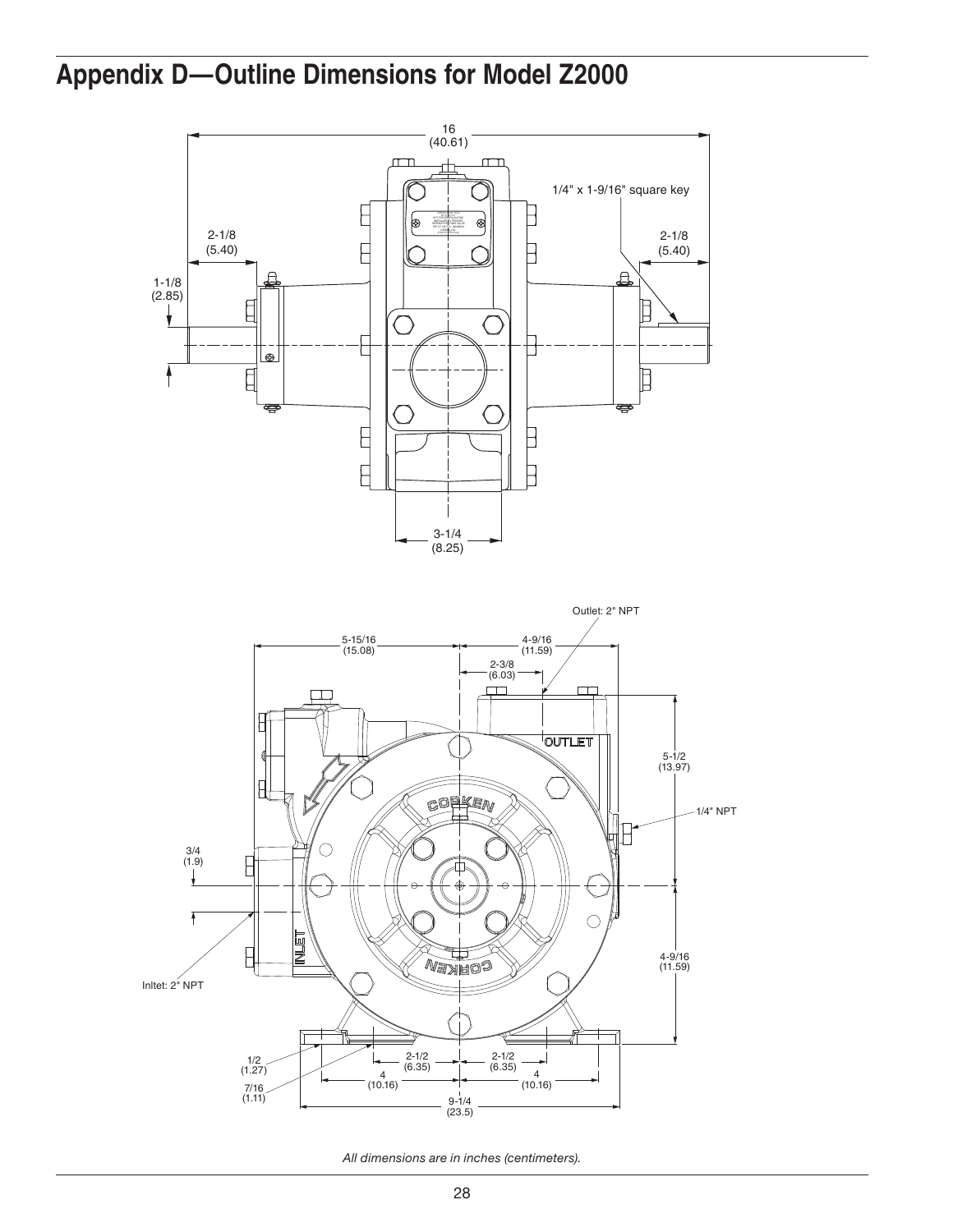

*All dimensions are in inches (centimeters).*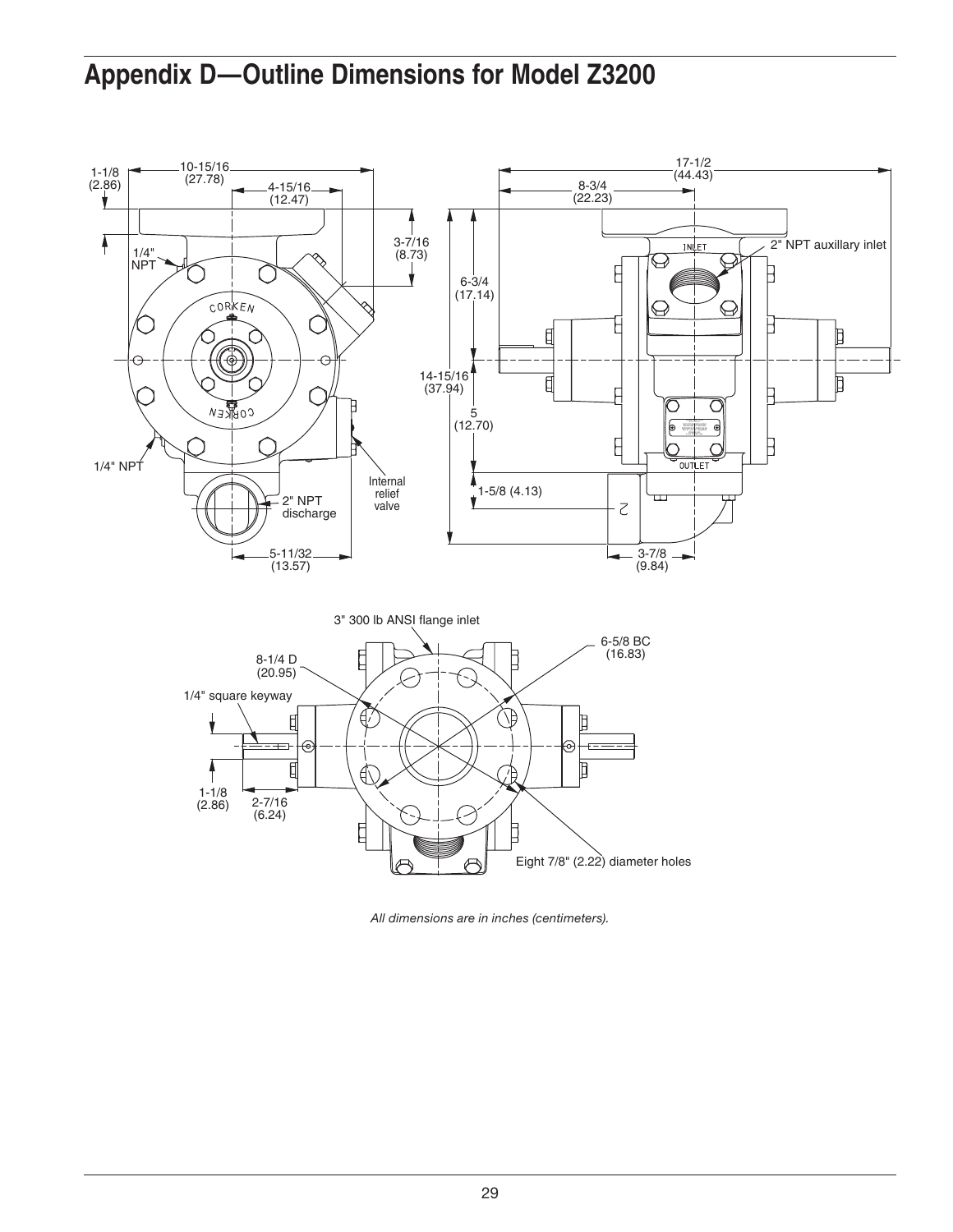

*All dimensions are in inches (centimeters).*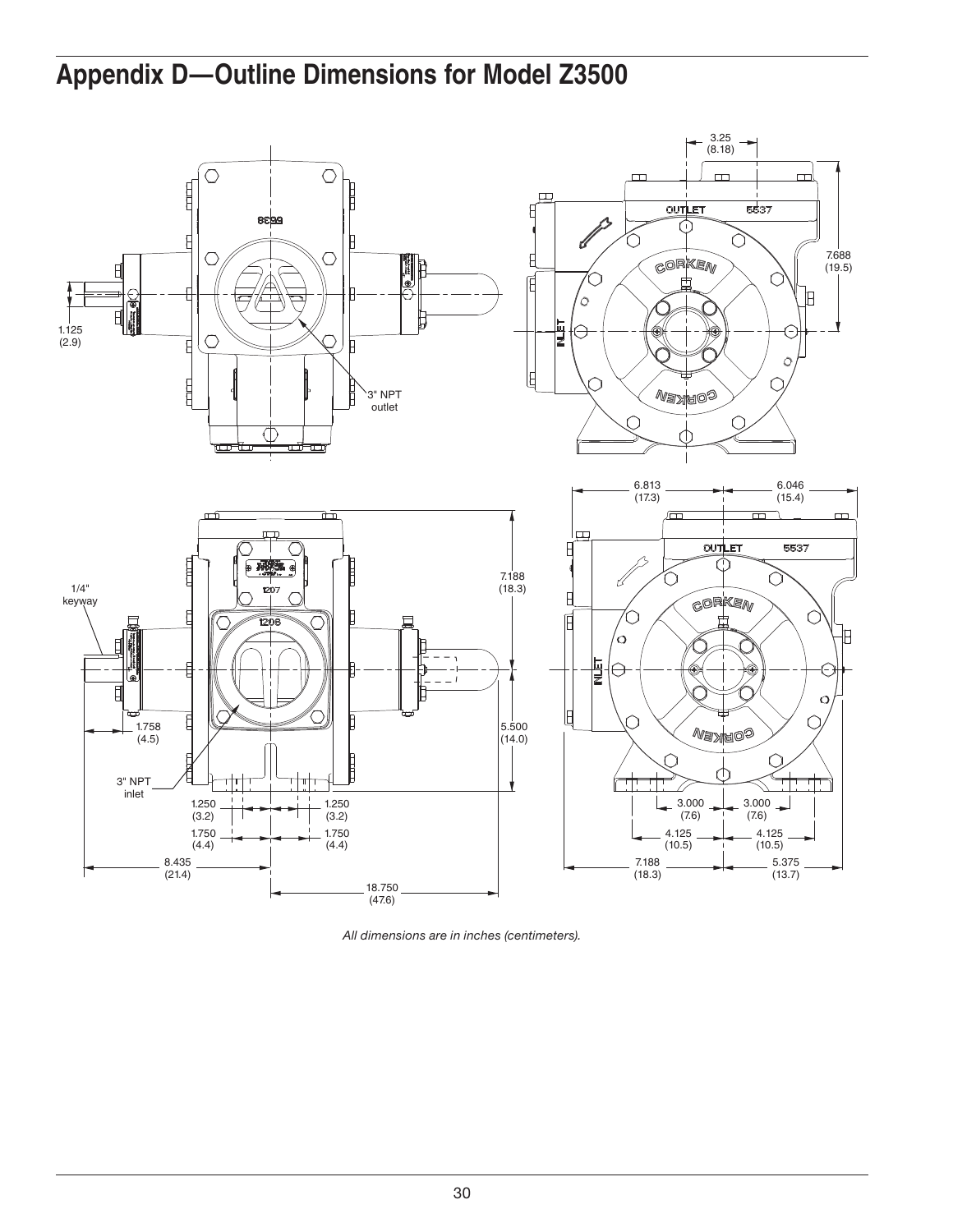

*All dimensions are in inches (centimeters).*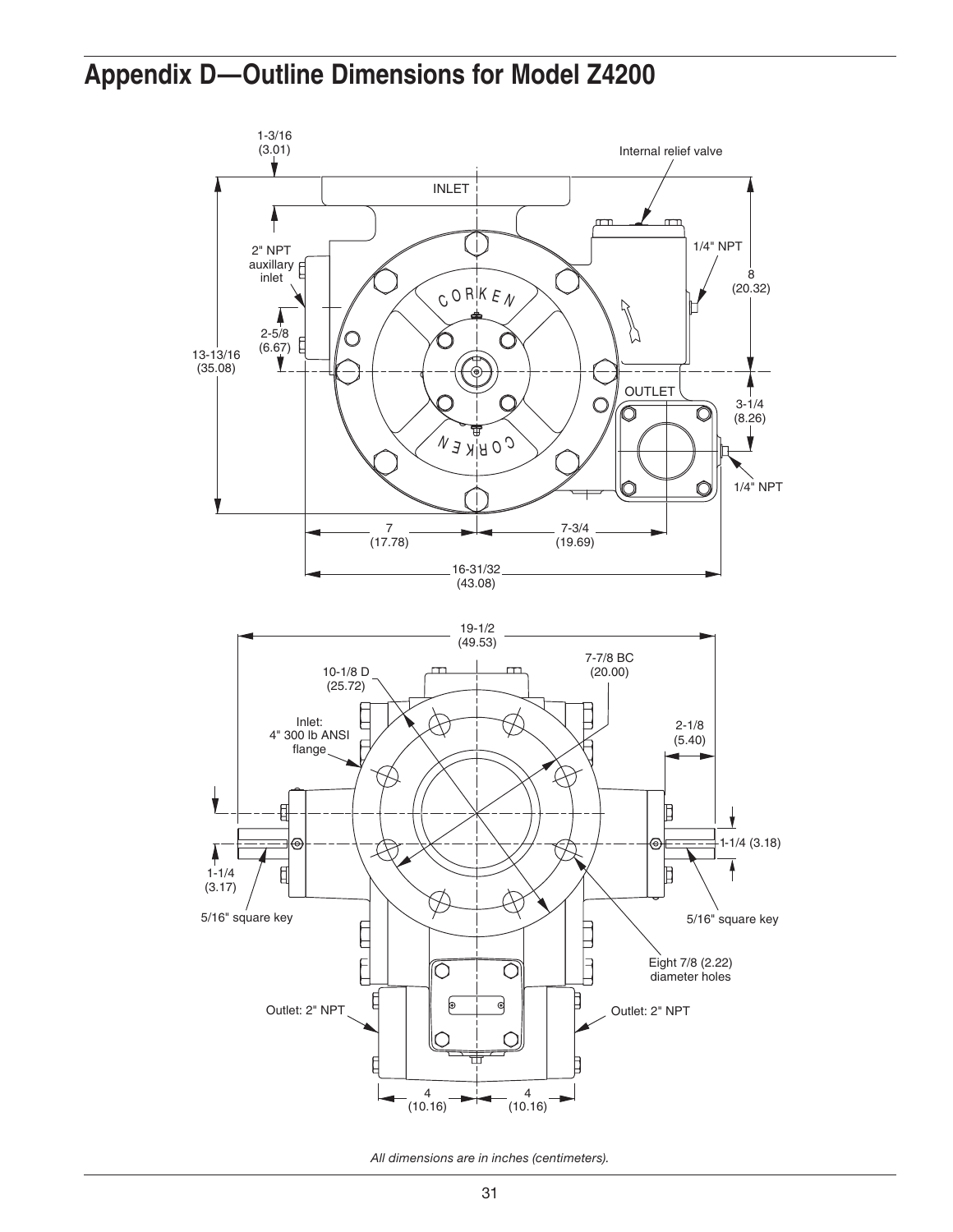

*All dimensions are in inches (centimeters).*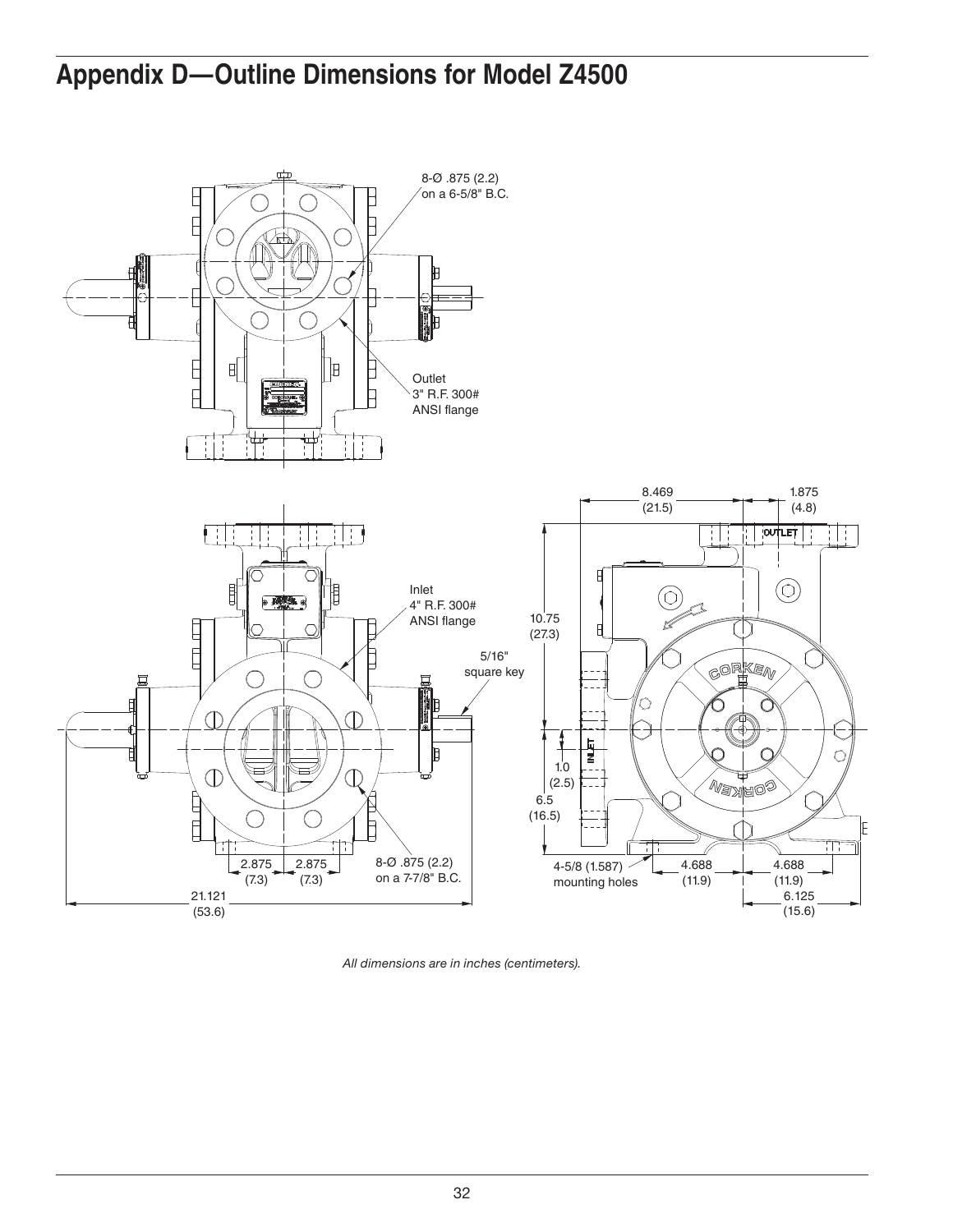

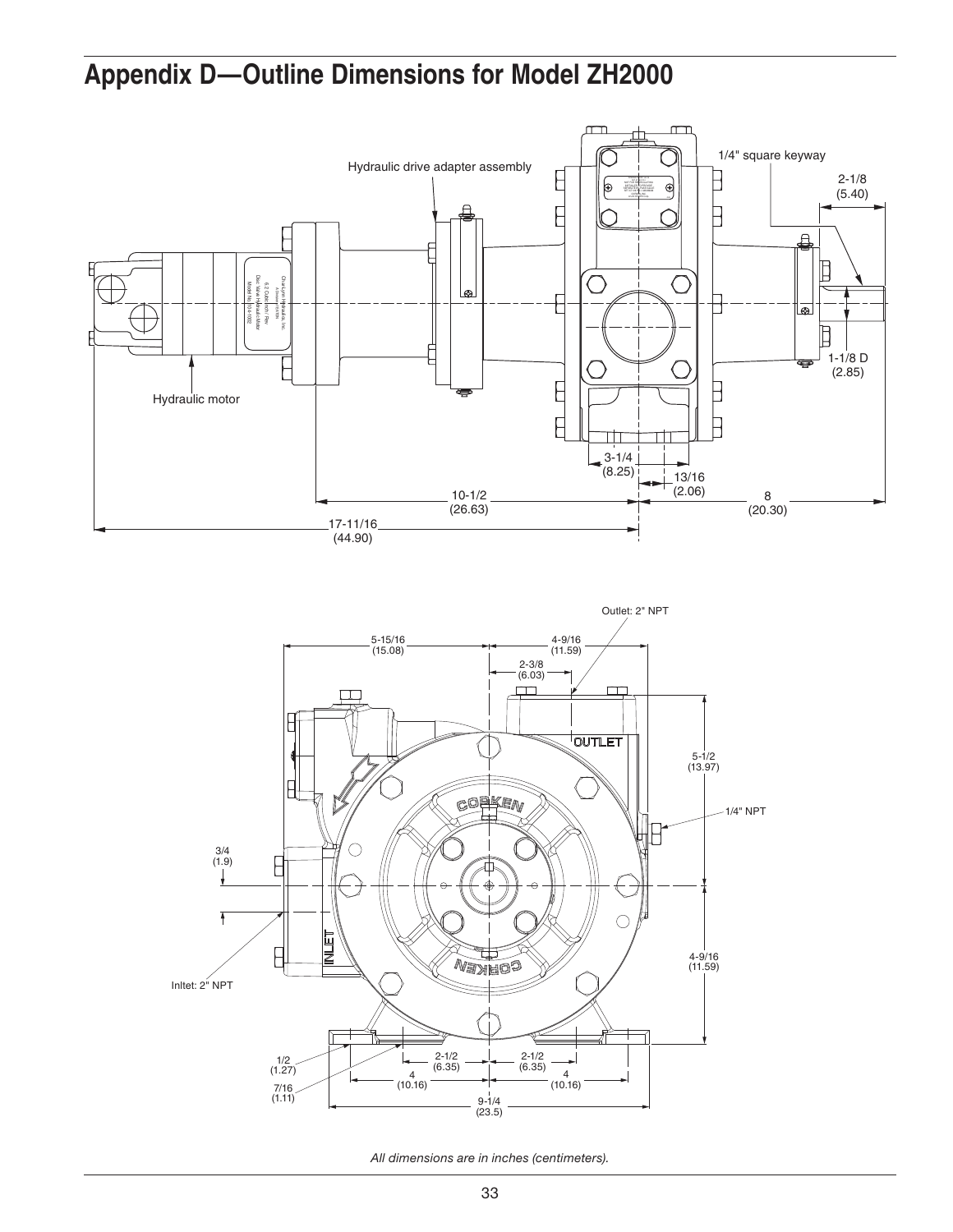

*All dimensions are in inches (centimeters).*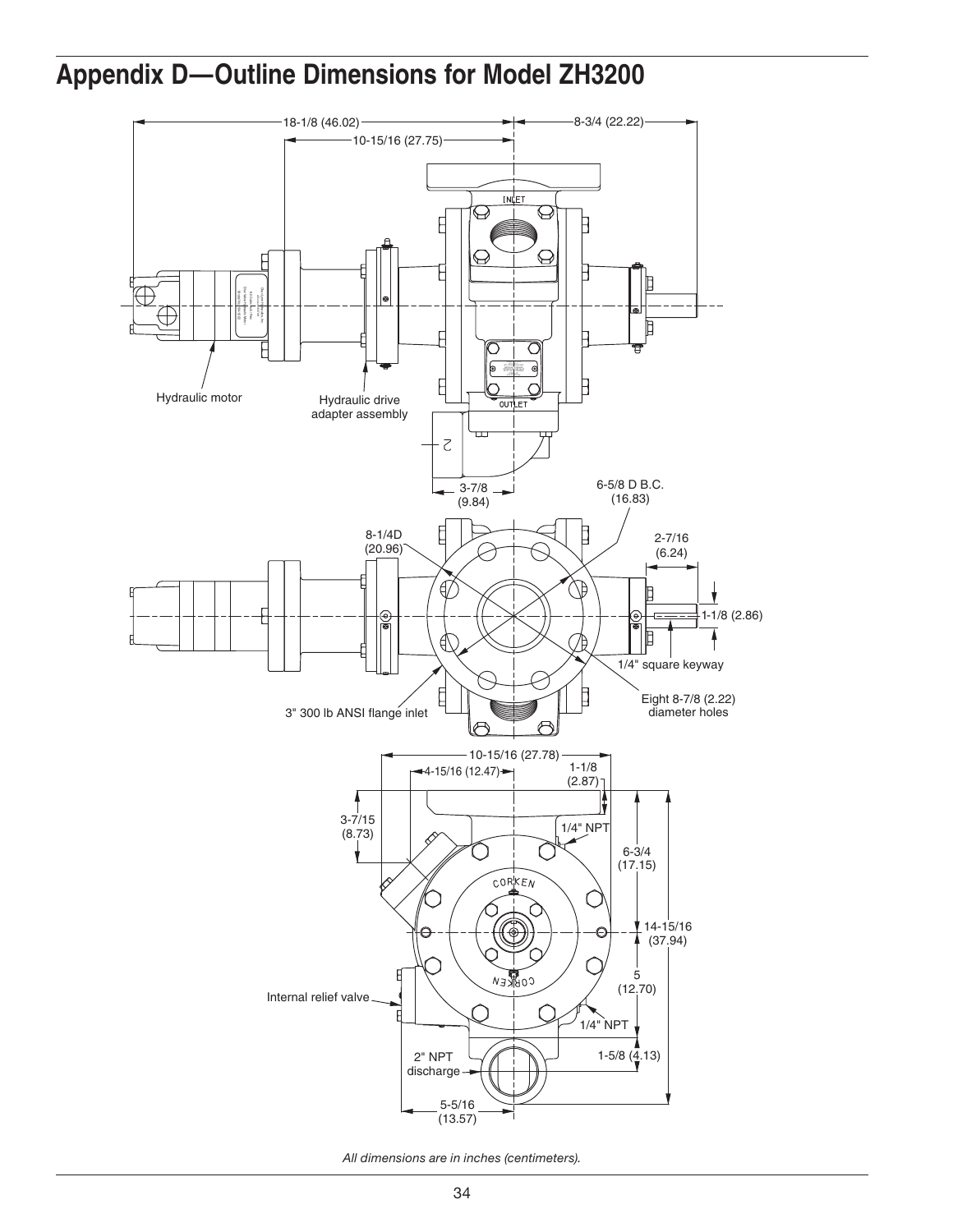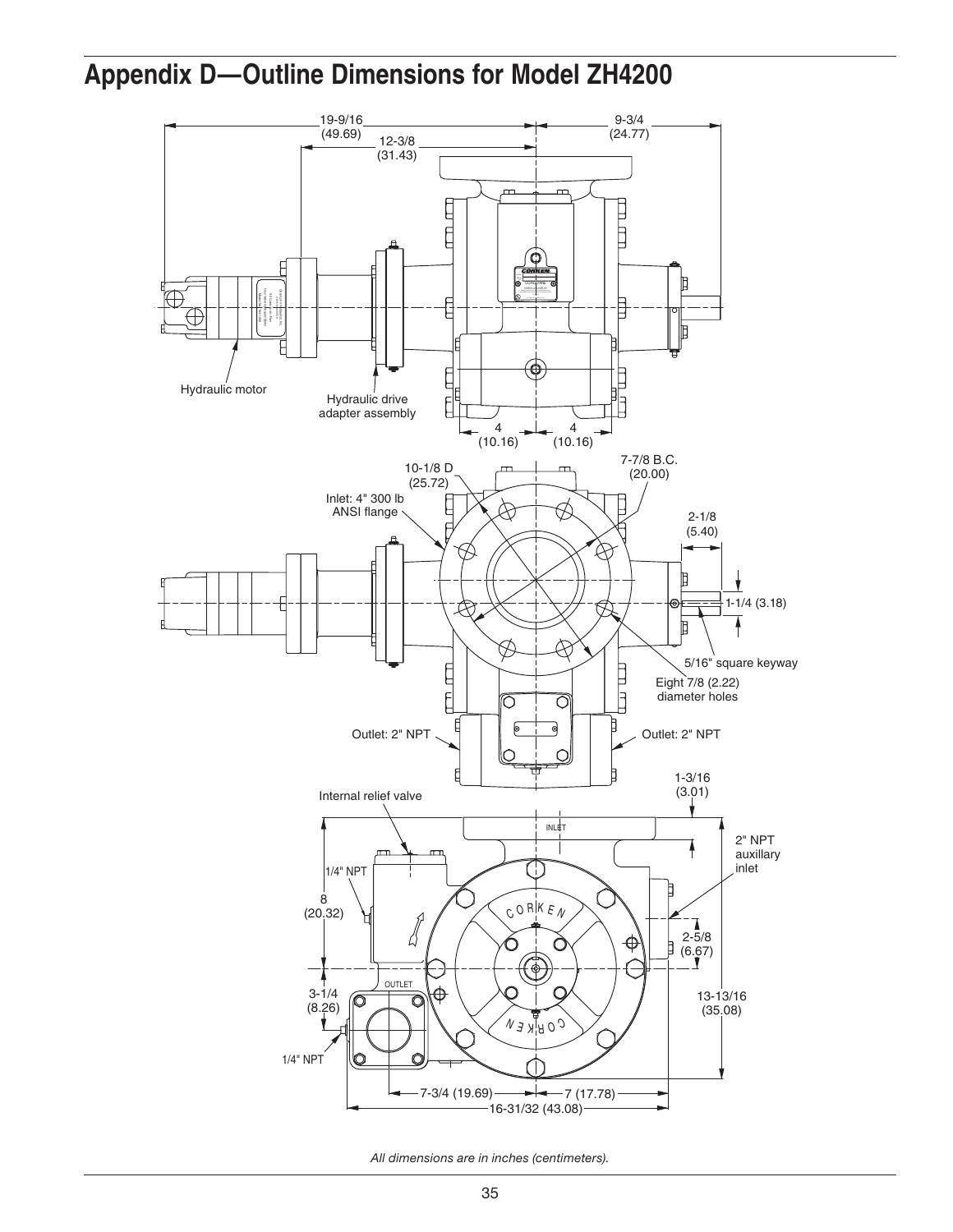## **Appendix D—Outline Dimensions for Z3500–103 Mounting**